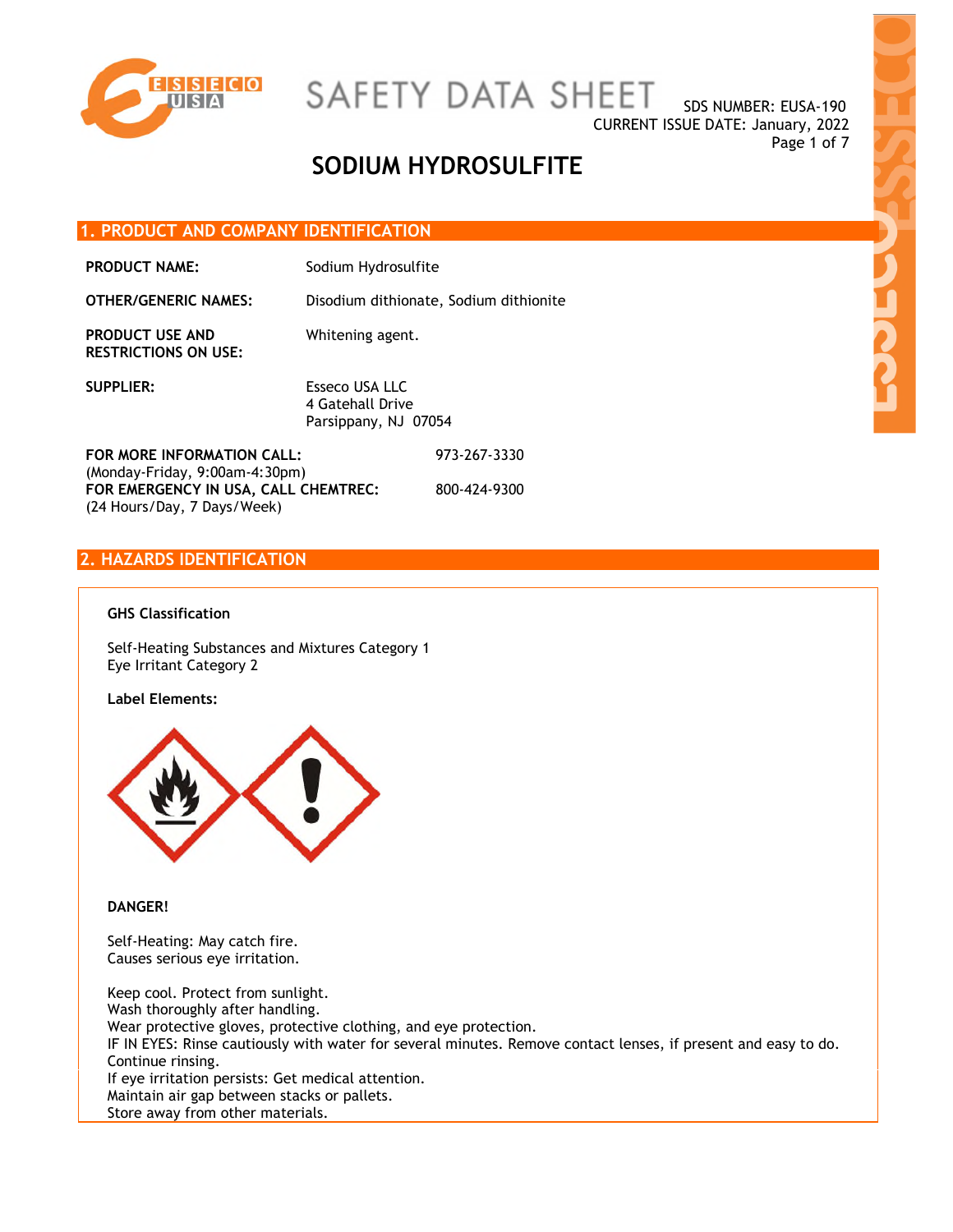

SAFETY DATA SHEET

SDS NUMBER: EUSA-190 CURRENT ISSUE DATE: January, 2022 Page 2 of 7

## **SODIUM HYDROSULFITE**

### **3. COMPOSITION/INFORMATION ON INGREDIENTS**

#### **INGREDIENT NAME CAS NUMBER WEIGHT %**

Sodium Hydrosulfite 7775-14-6 ≥90

Trace impurities and additional material names not listed above may appear in Section 15 of this SDS. These materials may be listed for local "Right-To-Know" compliance and for other reasons. The exact concentrations are a trade secret.

#### **4. FIRST AID MEASURES**

| SKIN:                                                                                                        | Wash skin with plenty of soap and water. Get medical attention if irritation occurs.<br>Launder contaminated clothing before reuse.                                                                                                                      |
|--------------------------------------------------------------------------------------------------------------|----------------------------------------------------------------------------------------------------------------------------------------------------------------------------------------------------------------------------------------------------------|
| EYES:                                                                                                        | Immediately flush eyes with large quantities of water for several minutes, while holding<br>the eyelids apart. Remove contact lenses if easy to do so. Continue rinsing. Get medical<br>attention if irritation persists.                                |
| <b>INHALATION:</b>                                                                                           | Remove to fresh air. Get immediate medical attention if signs of suffocation, irritation<br>or other symptoms develop.                                                                                                                                   |
| INGESTION:                                                                                                   | Rinse mouth with water and give 1 glass of water to drink. Do not induce vomiting<br>unless directed to do so be medical personnel. Get medical attention if symptoms<br>develop.                                                                        |
| <b>MOST IMPORTANT</b><br>SYMPTOMS/EFFECTS,<br><b>ACUTE AND DELAYED:</b>                                      | May cause moderate eye irritation. May cause severe and possibly fatal allergic<br>reactions if inhaled or swallowed by some asthmatics and other 'sulfite sensitive'<br>individuals. Reacts with acids to form toxic and irritating sulfur dioxide gas. |
| <b>INDICATION OF</b><br><b>IMMEDIATE MEDICAL</b><br><b>ATTENTION AND</b><br>SPECIAL TREATMENT,<br>IF NEEDED: | Immediate medical attention is required for allergic respiratory reaction. Treat<br>symptomatically. Note potential for anaphylactic shock with allergic individuals.                                                                                    |

#### **5. FIRE FIGHTING MEASURES**

#### **SUITABLE (AND UNSUITABLE) EXTINGUISHING MEDIA:**

Use large quantities of water. Do not use water spray.

#### **SPECIFIC HAZARDS ARISING FROM THE CHEMICAL:**

Self-inflammation possible by water spray or water in small quantities. Material may accelerate the burning of other combustible materials. Contact with moist air or water may liberate toxic gases such as sulfur dioxide.

#### **SPECIAL PROTECTIVE EQUIPMENT AND PRECAUTIONS FOR FIRE-FIGHTING:**

Wear NIOSH-approved self-contained breathing apparatus to protect against any release of toxic and/or irritating fumes. Skin and eye protection should also be provided. Use water to keep fire-exposed containers cool, and to knock down vapors and gases.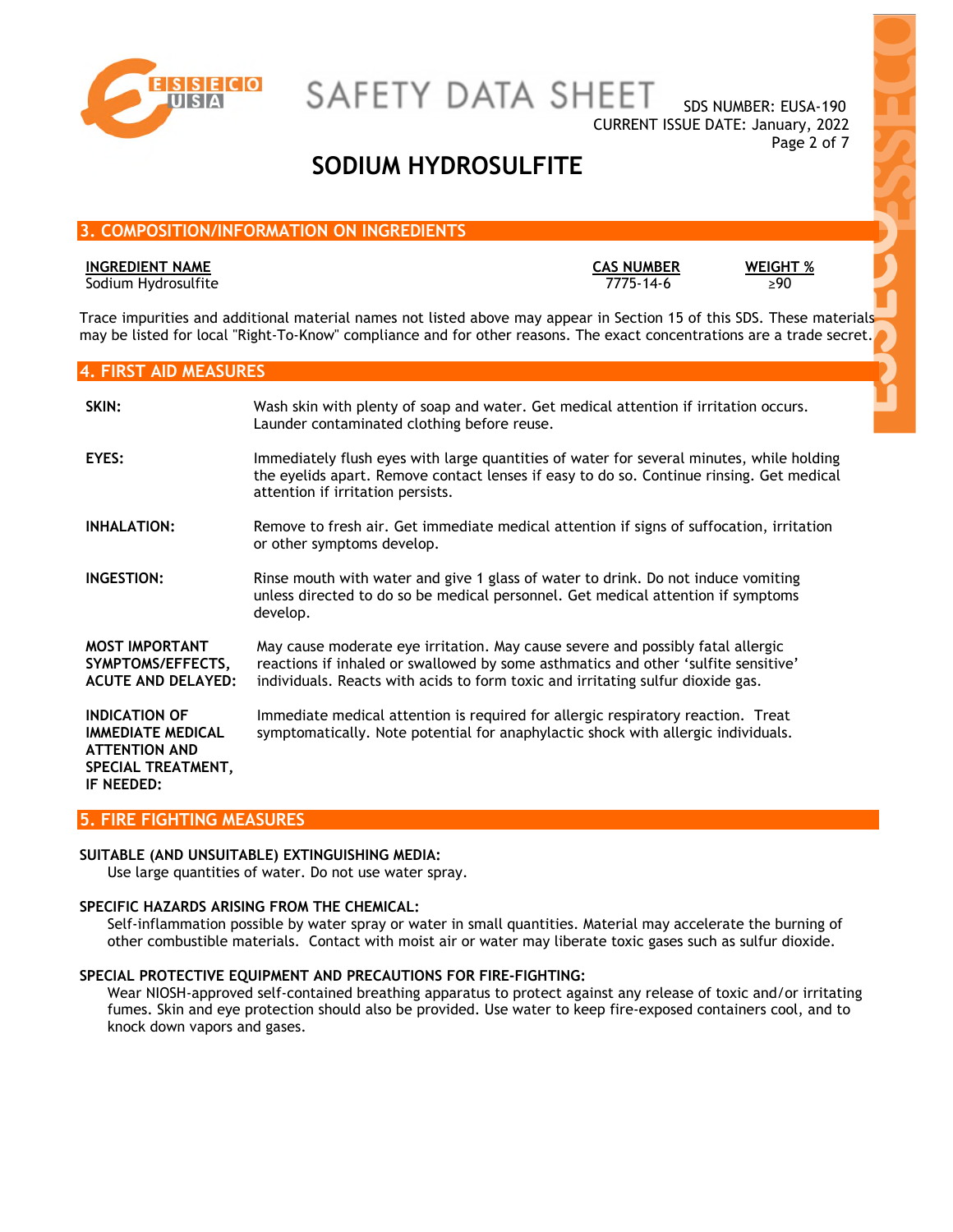

SDS NUMBER: EUSA-190 CURRENT ISSUE DATE: January, 2022 Page 3 of 7

## **SODIUM HYDROSULFITE**

#### **6. ACCIDENTAL RELEASE MEASURES**

**PERSONAL PRECAUTIONS, PROTECTIVE EQUIPMENT, AND EMERGENCY PROCEDURES:** Provide ventilation to clear sulfur dioxide fumes which may be generated by contact with water. Wear appropriate personal protective equipment.

**ENVIRONMENTAL PRECAUTIONS:** Spills and releases may have to be reported to Federal and/or local authorities. See Section 15 regarding reporting requirements.

**METHODS AND MATERIALS FOR CONTAINMENT AND CLEANING UP:** Promptly shovel or sweep up material with minimum dusting and shovel into an empty container with a cover. Rinse spill area with plenty of water.

#### **7. HANDLING AND STORAGE**

**PRECAUTIONS FOR SAFE HANDLING:** (See section 8 for recommended personal protective equipment.) Avoid contact with skin, eyes and clothing. Do not breathe dust. Use with adequate ventilation. Do not eat or drink in the work area. Wash thoroughly after handling. Do not open warm or swollen product containers.

#### **CONDITIONS FOR SAFE STORAGE, INCLUDING ANY INCOMPATIBILITIES:**

Store in a cool, dry, well-ventilated area away from acids, oxidizing agents, and other incompatible materials. Keep container closed when not in use and protect from physical damage. Protect against moisture. Store away from all heat sources and combustible materials.

#### **8. EXPOSURE CONTROLS/PERSONAL PROTECTION**

#### **EXPOSURE GUIDELINES**

| <b>INGREDIENT NAME</b> |                                                                                                 | <b>ACGIH TLV</b> | <b>OSHA PEL</b> | <b>OTHER LIMIT</b> |
|------------------------|-------------------------------------------------------------------------------------------------|------------------|-----------------|--------------------|
| Sodium Hydrosulfite    |                                                                                                 | None             | None            | None               |
|                        | OTHER EXPOSURE LIMITS FOR POTENTIAL DECOMPOSITION PRODUCTS:<br>Sulfur Dioxide: OSHA TWA = 5 ppm |                  |                 |                    |
|                        | $ACGIH$ STEL = 0.25 ppm                                                                         |                  |                 |                    |

#### **APPROPRIATE ENGINEERING CONTROLS:**

Local exhaust if dusty conditions exist or if there is a release of sulfur dioxide gas. Keep incompatible materials out of hoods, ducts, etc.

#### **INDIVIDUAL PROTECTION MEASURES, SUCH AS PERSONAL PROTECTIVE EQUIPMENT**

**SKIN PROTECTION:** For handling dry material, wear butyl rubber gloves and full work clothing, including long-sleeved shirt and trousers. When handling solutions and there is prolonged or repeated contact, wear impervious gloves, clothing and boots.

**EYE PROTECTION:** Wear chemical safety goggles.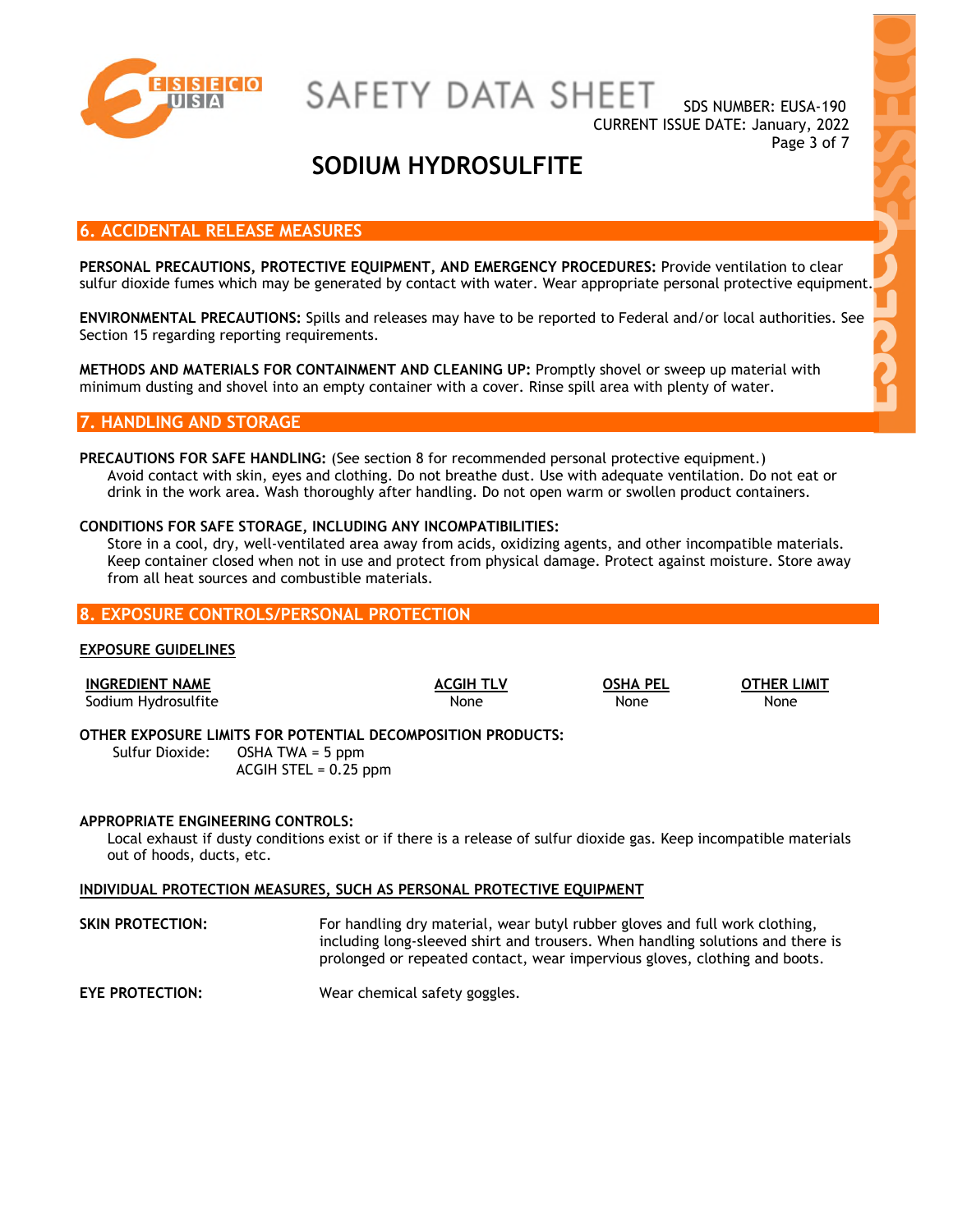

SDS NUMBER: EUSA-190 CURRENT ISSUE DATE: January, 2022 Page 4 of 7

## **SODIUM HYDROSULFITE**

| selection depends on contaminant type and concentration. Select in<br>accordance with 29 CFR 1910.134 and good industrial hygiene practice. | RESPIRATORY PROTECTION: | Where required, use a NIOSH-approved respirator for dust, and /or sulfur<br>dioxide, as conditions indicate. Some exposures may require a NIOSH-approved<br>self-contained breathing apparatus or supplied-air respirator. Equipment |
|---------------------------------------------------------------------------------------------------------------------------------------------|-------------------------|--------------------------------------------------------------------------------------------------------------------------------------------------------------------------------------------------------------------------------------|
|---------------------------------------------------------------------------------------------------------------------------------------------|-------------------------|--------------------------------------------------------------------------------------------------------------------------------------------------------------------------------------------------------------------------------------|

**ADDITIONAL RECOMMENDATIONS:** Eyewash and safety shower are recommended.

#### **9. PHYSICAL AND CHEMICAL PROPERTIES**

| APPEARANCE:<br><b>PHYSICAL STATE:</b><br>ODOR:<br><b>ODOR THRESOLD:</b><br><b>MOLECULAR WEIGHT:</b><br><b>CHEMICAL FORMULA:</b><br>RELATIVE DENSITY (water = 1.0):<br>SOLUBILITY IN WATER (weight %):<br>pH:<br>INITIAL BOILING POINT/RANGE:<br><b>MELTING/FREEZING POINT:</b><br><b>VAPOR PRESSURE:</b><br>VAPOR DENSITY (air = 1.0):<br><b>EVAPORATION RATE:</b><br>% VOLATILES:<br><b>PARTITION COEFFICIENT (N-</b><br>OCTANOL/WATER):<br>VISCOSITY:<br><b>FLASH POINT:</b><br><b>FLASH POINT METHOD:</b><br><b>AUTOIGNITION TEMPERATURE:</b><br><b>UPPER FLAME LIMIT (volume % in air):</b><br>LOWER FLAME LIMIT (volume % in air):<br><b>DECOMPOSITION TEMPERATURE:</b><br>FLAMMABILITY (SOLID, GAS)<br><b>OSHA FLAMMABILITY CLASS:</b> | White or grayish-white granules or crystals.<br>Solid.<br>Faint sulfurous odor.<br>Not determined.<br>Not determined.<br>Not determined.<br>$0.8 - 1.1$<br>19.1%<br>$7.5 - 10(1%)$<br>Not applicable.<br>52 $°C$ (125.6 $°F$ )<br>Not applicable.<br>Not applicable.<br>Not applicable.<br>Not applicable.<br>Log Kow= $\leftarrow$ 4.7<br>Not applicable.<br>Not applicable.<br>Not applicable.<br>$>100^{\circ}$ C ( $>212^{\circ}$ F)<br>Not applicable.<br>Not applicable.<br>$>90^{\circ}$ C ( $>194^{\circ}$ F)<br>Combustible solid but not explosive | <b>COMPARED TO:</b> | Not applicable. |
|----------------------------------------------------------------------------------------------------------------------------------------------------------------------------------------------------------------------------------------------------------------------------------------------------------------------------------------------------------------------------------------------------------------------------------------------------------------------------------------------------------------------------------------------------------------------------------------------------------------------------------------------------------------------------------------------------------------------------------------------|--------------------------------------------------------------------------------------------------------------------------------------------------------------------------------------------------------------------------------------------------------------------------------------------------------------------------------------------------------------------------------------------------------------------------------------------------------------------------------------------------------------------------------------------------------------|---------------------|-----------------|
|                                                                                                                                                                                                                                                                                                                                                                                                                                                                                                                                                                                                                                                                                                                                              | Not applicable.                                                                                                                                                                                                                                                                                                                                                                                                                                                                                                                                              |                     |                 |

### **10. STABILITY AND REACTIVITY**

#### **REACTIVITY:**

Not normally reactive

#### **CHEMICAL STABILITY:**

Normally stable.

#### **POSSIBILITY OF HAZARDOUS REACTIONS:**

Reacts with acids, oxidizing agents and damp air. Self inflammation possible by spray waters or water in small quantities. On contact with water, gaseous decomposition products are formed, which cause build-up of pressure in tightly closed containers.

#### **CONDITIONS TO AVOID:**

Avoid elevated temperatures and moisture.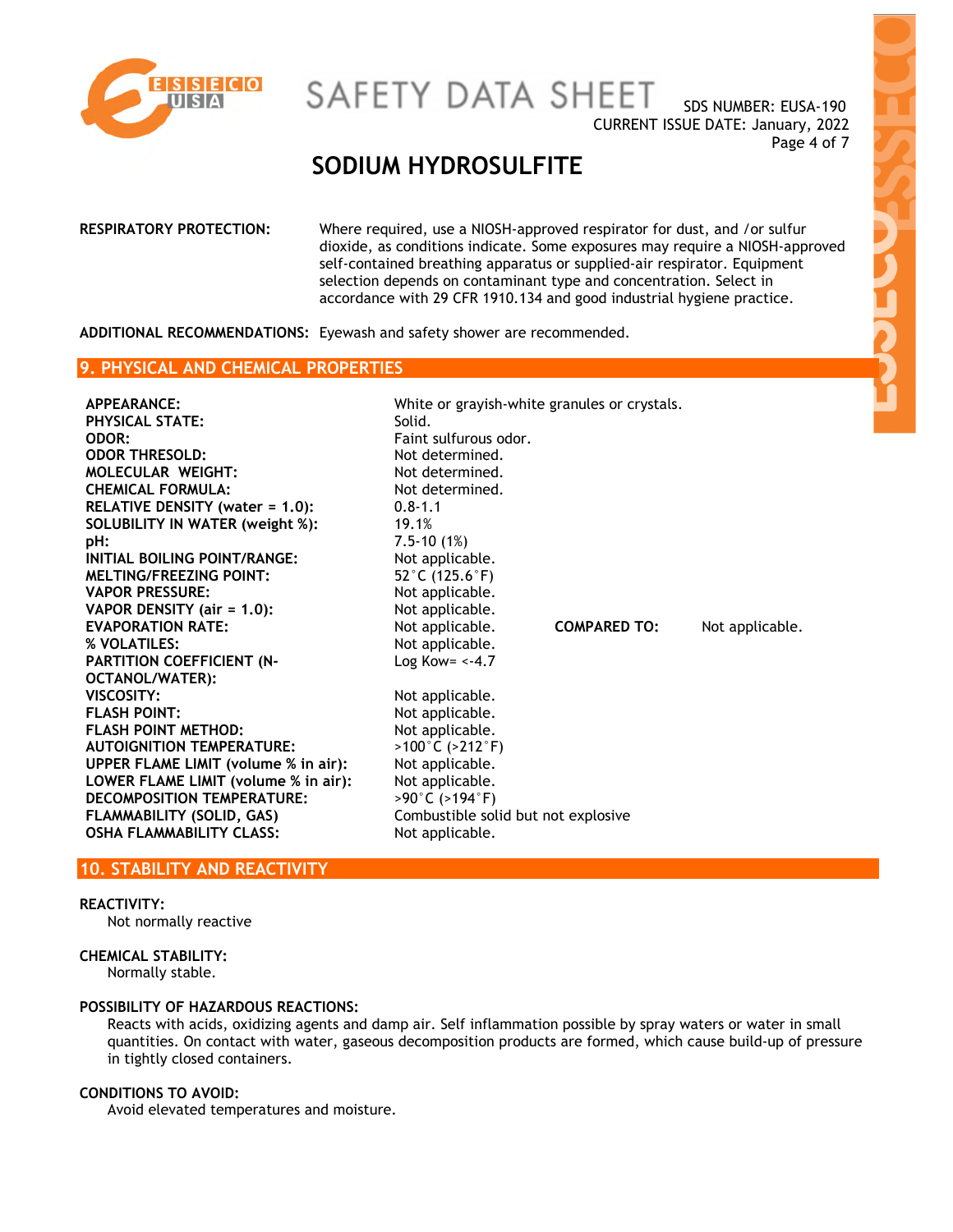

SDS NUMBER: EUSA-190 CURRENT ISSUE DATE: January, 2022 Page 5 of 7

## **SODIUM HYDROSULFITE**

#### **INCOMPATIBILITIES:**

Oxidizing agents, acids, water, air, sodium chlorite, sodium nitrite, ammonium nitrate, sodium peroxide, hydrogen peroxide and any combustible materials.

#### **HAZARDOUS DECOMPOSITION PRODUCTS:**

Sulfur dioxide gas.

#### **11. TOXICOLOGICAL INFORMATION**

#### **POTENTIAL HEALTH HAZARDS**

#### **ACUTE EFFECTS OF EXPOSURE:**

#### **SKIN:** Dust, solutions or mist may cause skin irritation from repeated or prolonged contact.

- **EYES:** Dust, solutions or mist may cause moderate irritatation to the eyes.
- **INHALATION:** Inhalation of product dust or mist may irritate the respiratory tract. May cause severe or deadly allergic reactions in some asthmatics and sulfite sensitive individuals. Possible signs and symptoms of allergic reactions include bronchoconstriction, sweating, flushing, hives, rapid heart rate, decreased blood pressure, and anaphylaxis. Contact with acids releases sulfur dioxide gas which may be harmful or deadly if inhaled.
- **INGESTION:** May irritate the gastrointestinal tract. May cause severe or deadly allergic reactions in some asthmatics and sulfite sensitive individuals. Large doses may cause violent colic and diarrhea, circulatory disturbances, central nervous system depression, and even death.
- **CHRONIC EFFECTS:** None known.

#### **Ingredients found on one of the three OSHA designated carcinogen lists are listed below.**

| <b>INGREDIENT NAME</b>                 | <b>NTP STATUS</b> | <b>IARC STATUS</b> | <b>OSHA LIST</b> |
|----------------------------------------|-------------------|--------------------|------------------|
| No ingredients listed in this section. | ----              | ----               | ----             |

#### **NUMERICAL MEASURES OF TOXICITY:**

#### **Immediate (Acute) Effects:**

Sodium Hydrosulfite - LD<sub>50</sub> (oral, rat) = 2500 mg/kg, LC<sub>50</sub> (inhalation, rat) = >5.5 mg/L/4hr (no mortality), LD<sub>50</sub> (dermal, rat)= >2000 mg/kg

#### **Delayed (Subchronic and Chronic) Effects:**  Data not available.

**Other Data:**  None

#### **12. ECOLOGICAL INFORMATION**

#### **ECOTOXICITY:**

The following ecotoxicity data is available for Sodium Hydrosulfite: Leuciscus idus LC50 96 hr. Daphnia magna EC50 48 hr. 62.3 mg/l 98.31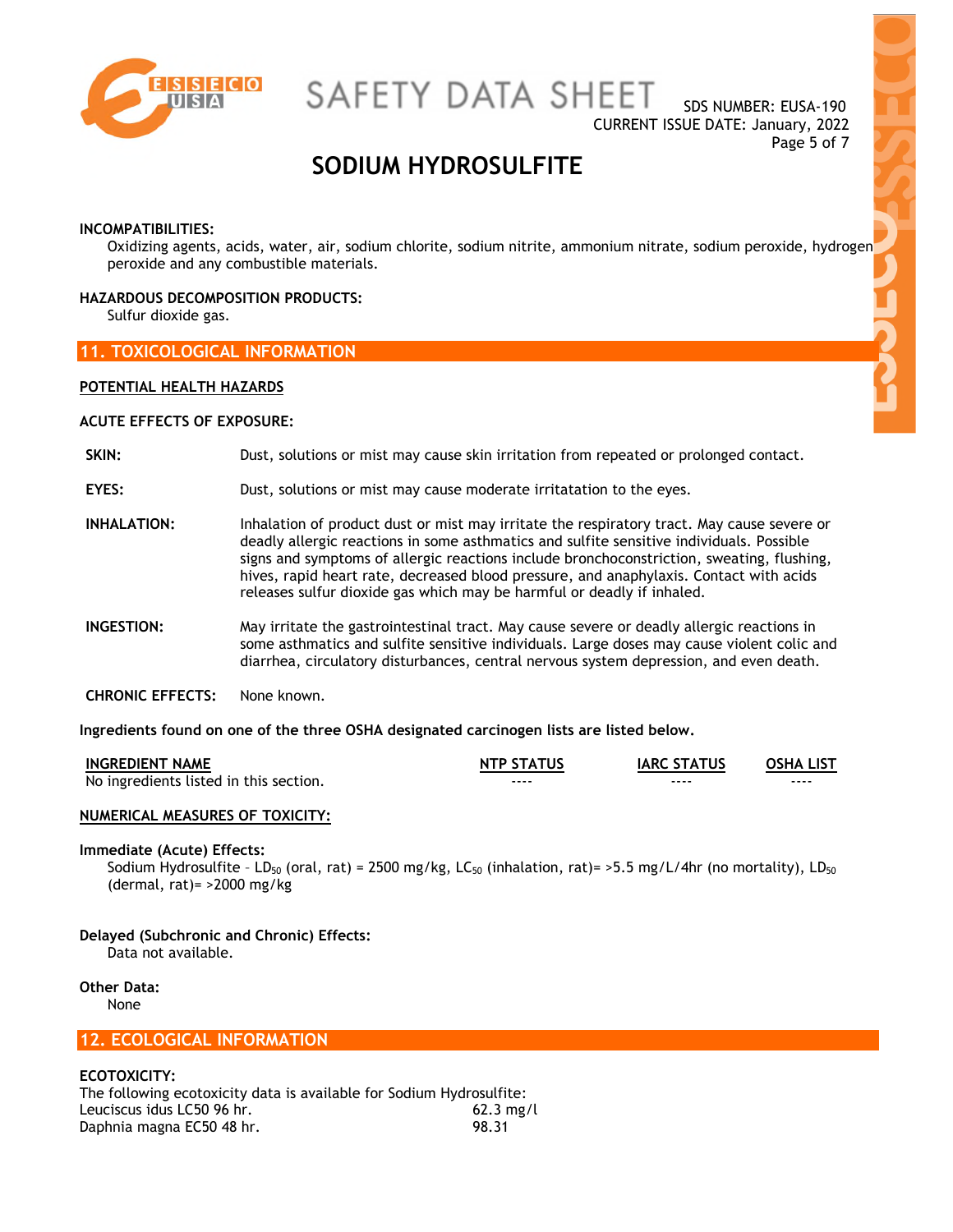

SAFETY DATA SHEET

SDS NUMBER: EUSA-190 CURRENT ISSUE DATE: January, 2022 Page 6 of 7

### **SODIUM HYDROSULFITE**

**PERSISTENCE AND DEGRADABILITY:**  No data available

**BIOACCUMULATIVE POTENTIAL:**  No data available

**MOBILITY IN SOIL:**  No data available

**OTHER ADVERSE EFFECTS:**  No data available.

**13. DISPOSAL CONSIDERATIONS** 

#### **RCRA**

**Is the unused product a RCRA hazardous waste if discarded?** No

 **If yes, the RCRA ID number is:** Not applicable.

#### **OTHER DISPOSAL CONSIDERATIONS:**

Dispose of in accordance with applicable Federal, State and Local regulations.

The information offered in section 13 is for the product as shipped. Use and/or alterations to the product such as mixing with other materials may significantly change the characteristics of the material and alter the RCRA classification and the proper disposal method.

#### **14. TRANSPORT INFORMATION**

| US DOT HAZARD CLASS:         | $4.2.FG \parallel$  |
|------------------------------|---------------------|
| US DOT ID NUMBER:            | UN1384              |
| <b>PROPER SHIPPING NAME:</b> | Sodium Hydrosulfite |

For additional information on shipping regulations affecting this material, contact the information number found in Section 1.

### **15. REGULATORY INFORMATION**

#### **TOXIC SUBSTANCES CONTROL ACT (TSCA)**

**TSCA INVENTORY STATUS:** All components are listed on TSCA Inventory of Chemical Substances. **OTHER TSCA ISSUES:** None.

#### **SARA TITLE III/CERCLA**

"Reportable Quantities" (RQs) and/or "Threshold Planning Quantities" (TPQs) exist for the following ingredients.

| <b>INGREDIENT NAME</b>                 | SARA/CERCLA RQ (lb) | <b>SARA EHS TPO (lb)</b> |
|----------------------------------------|---------------------|--------------------------|
| No ingredients listed in this section. | ----                | ----                     |

**Spills or releases resulting in the loss of any ingredient at or above its RQ requires immediate notification to the National Response Center [(800) 424-8802] and to your Local Emergency Planning Committee. Many**